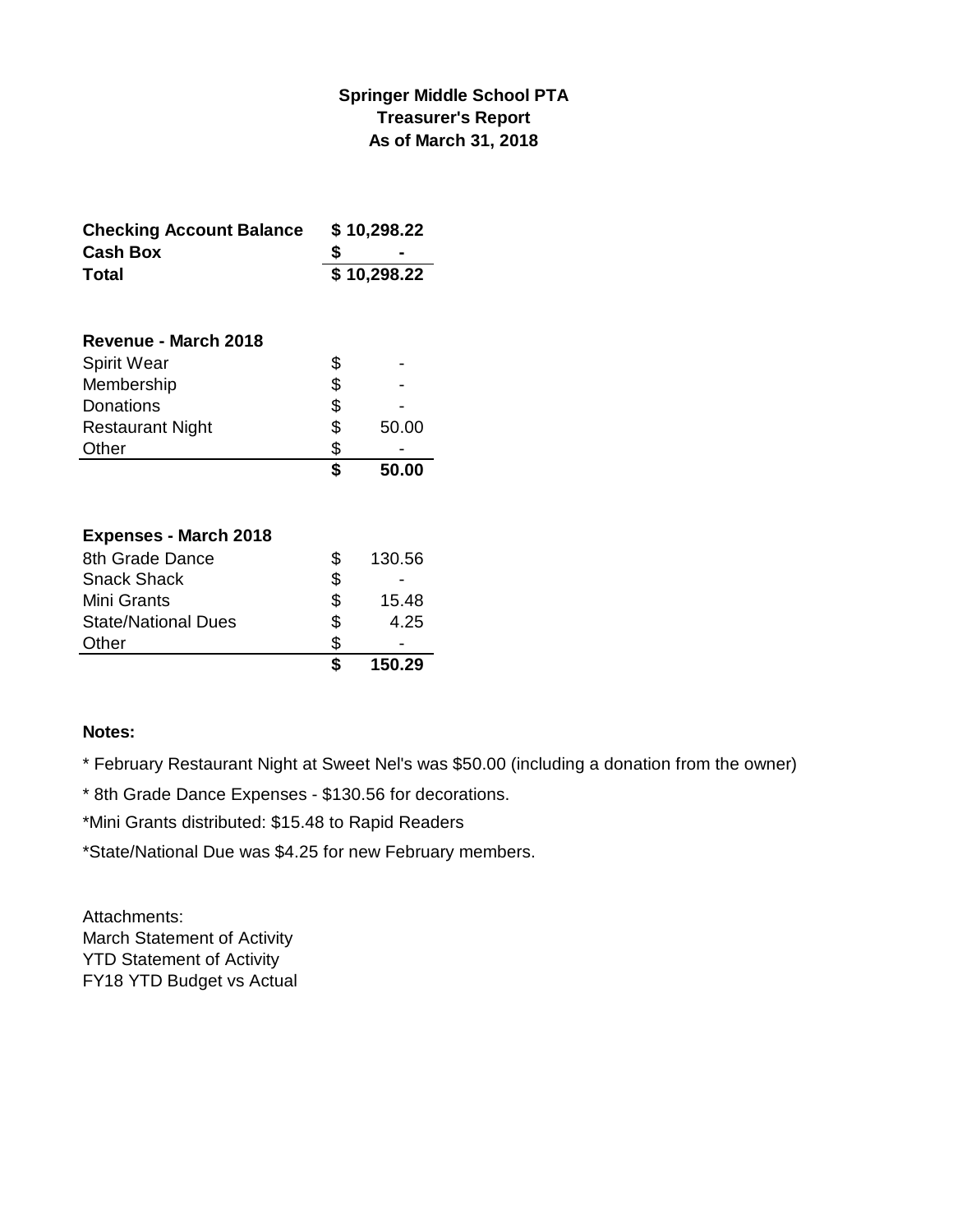# Springer Middle School PTA

### STATEMENT OF ACTIVITY

March 2018

|                                | <b>TOTAL</b> |
|--------------------------------|--------------|
| Revenue                        |              |
| Donations                      |              |
| <b>Restaurant Nights</b>       | 50.00        |
| <b>Total Donations</b>         | 50.00        |
| <b>Total Revenue</b>           | \$50.00      |
| <b>GROSS PROFIT</b>            | \$50.00      |
| Expenditures                   |              |
| 8th Grade Dance Expense        | 130.56       |
| Mini Grants                    | 15.48        |
| <b>Operating Expense</b>       |              |
| State/Federal PTA Obligation   | 4.25         |
| <b>Total Operating Expense</b> | 4.25         |
| <b>Total Expenditures</b>      | \$150.29     |
| NET OPERATING REVENUE          | \$ -100.29   |
| <b>NET REVENUE</b>             | \$ -100.29   |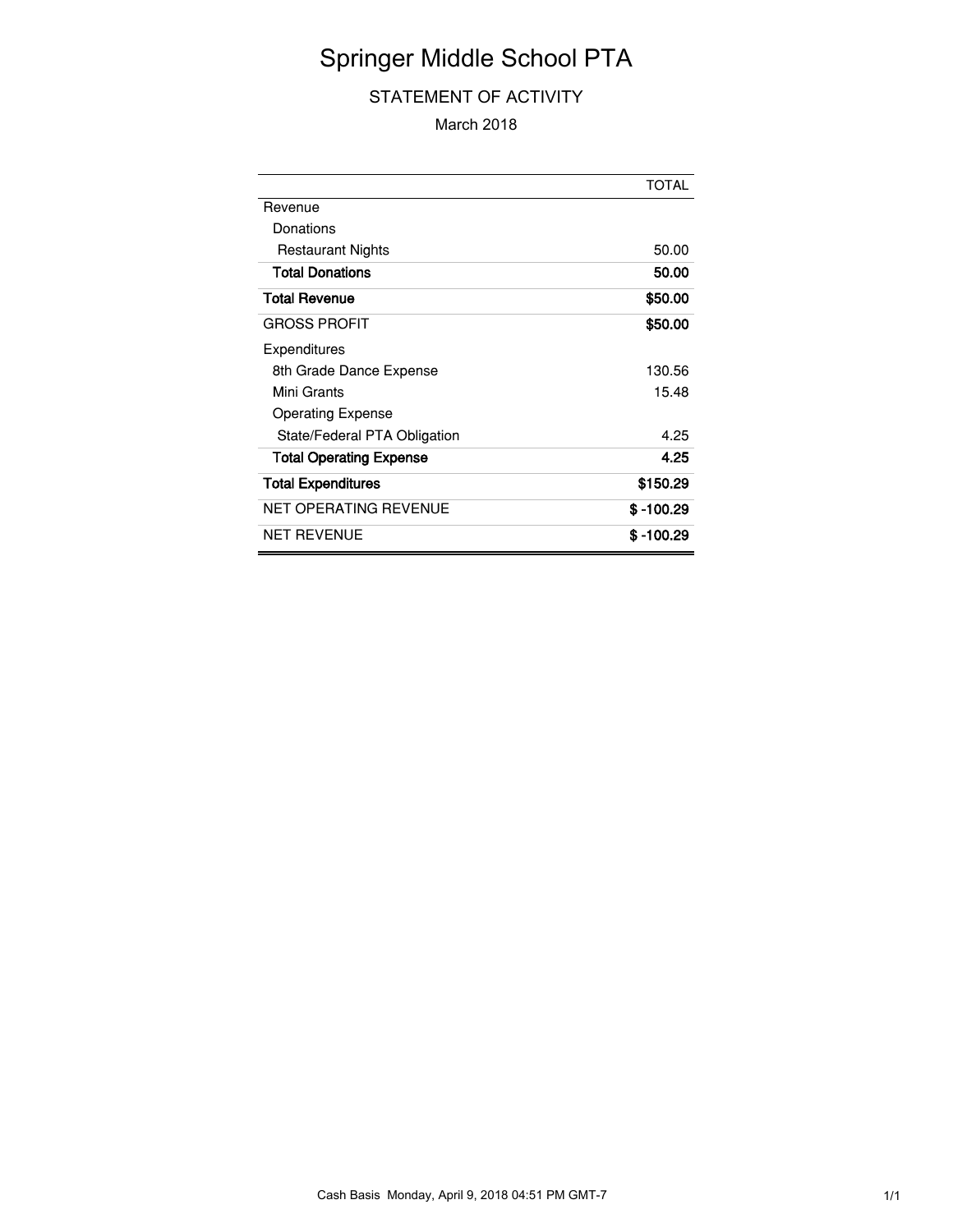# Springer Middle School PTA

### STATEMENT OF ACTIVITY

July 2017 - June 2018

|                                            | <b>TOTAL</b> |
|--------------------------------------------|--------------|
| Revenue                                    |              |
| 60th Anniversary Revenue                   | 305.00       |
| Card Processing Fee Offset                 | 16.50        |
| Donations                                  |              |
| <b>Amazon Smile Donation</b>               | 130.09       |
| Donations                                  | 156.00       |
| <b>Restaurant Nights</b>                   | 2,948.32     |
| <b>Total Donations</b>                     | 3,234.41     |
| Interest                                   | 1.18         |
| Membership                                 | 1,720.00     |
| Snack Shack Income                         | 1,192.50     |
| Spirit Wear Income                         | 4,923.00     |
| <b>Total Revenue</b>                       | \$11,392.59  |
| <b>GROSS PROFIT</b>                        | \$11,392.59  |
| Expenditures                               |              |
| 60th Anniversary Expenses                  | 630.60       |
| 8th Grade Dance Expense                    | 608.48       |
| Mini Grants                                | 4,701.03     |
| <b>Operating Expense</b>                   |              |
| <b>Banking Fees</b>                        | 12.00        |
| Insurance                                  | 215.00       |
| Legal & Professional Fees                  | 200.00       |
| Office/General Administrative Expenditures | 319.94       |
| <b>Square Fees</b>                         | 20.75        |
| State/Federal PTA Obligation               | 735.25       |
| <b>Total Operating Expense</b>             | 1,502.94     |
| <b>Snack Shack Expense</b>                 | 870.21       |
| Spirit Wear Expense                        | 3,470.90     |
| <b>Teacher Appreciation Events</b>         | 540.53       |
| <b>Total Expenditures</b>                  | \$12,324.69  |
| <b>NET OPERATING REVENUE</b>               | $$ -932.10$  |
| <b>NET REVENUE</b>                         | $$ -932.10$  |